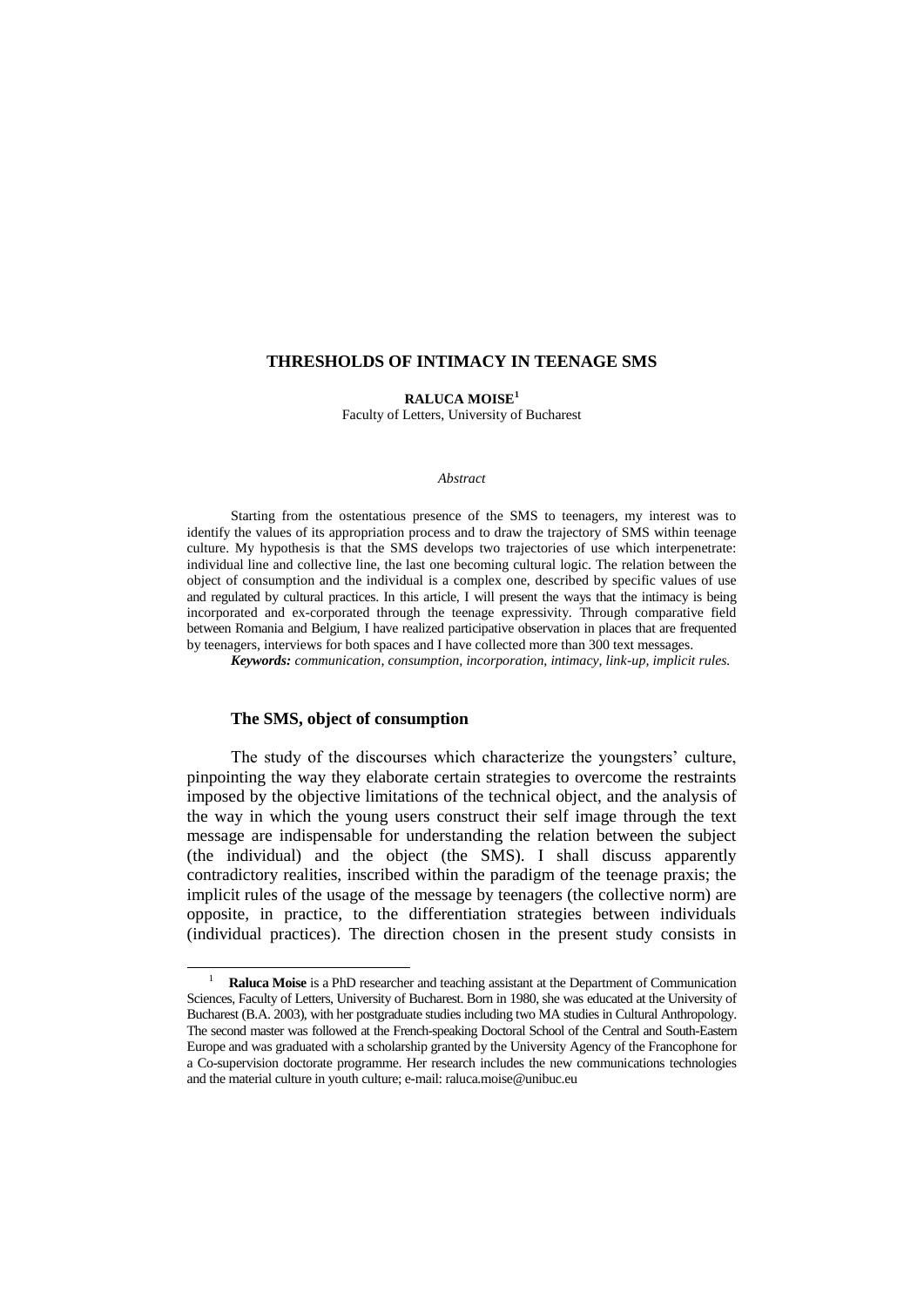repositioning the mobile phone and the practice of the SMS within their cultural and historical frame, retracing their trajectory  $-$  or, better yet, their "career" (Bonnot 2002; Bromberger/ Chevallier 1999). Three phases come to mind: adopting the object, building the uses and consolidating them. The practices we can now observe in a particular space – Bucharest, for instance – have been accumulated in time. By reconstituting this process, we can better understand the meaning the users grant these practices and we can identify more accurately the factors which determine the making of the « manières de faire » repertoires and also of the frames in which these are applied.

I chose to focus only on a particular category of users – teenagers –, examining the way in which they build their relation with the mobile phone and with the SMS. Many anthropologists and sociologists, as I mentioned above, today think of this relation as being reciprocal; on the one side, the user acts upon the object and he modify its characteristics directly and indirectly, and, on the other side, the object acts upon the user who tames it and incorporates it in his praxis (Akrich 2000; Warnier 1999). In what concerns the practice of the SMS, I feel that it is mostly this second process which is more visible and which seems to be playing a more determinant role. Individual use becomes collective use because of factors which are endogenous and exogenous to the teenage culture. The individual use of the SMS is completed with the usage of technical networks, which strengthens its features and leads to the specialization of the new technologies. Teenagers use the technological mediums more and more, handling their technical and relational features. The high specialization of the technological and communicational mediums creates new forms of sociability.

### **The construction of the intimacy within the teenage SMS**

The frequent usage of the SMS and the long practice determine the manifestation within these communities of common practices and rules shared by all the users. I shall try to describe the way that the intimacy is being constructed starting from an individual level, passing through group level and getting to cultural level.

### **Individual level. Friendship and love messages**

# *Amity and friendship. Keep in touch through SMS*

The condition which determines a relation of acquaintance to turn into one of amity and friendship is that the relations should be maintained and nurtured by other elements. This is the explanation Claire Bidart (1997) gives in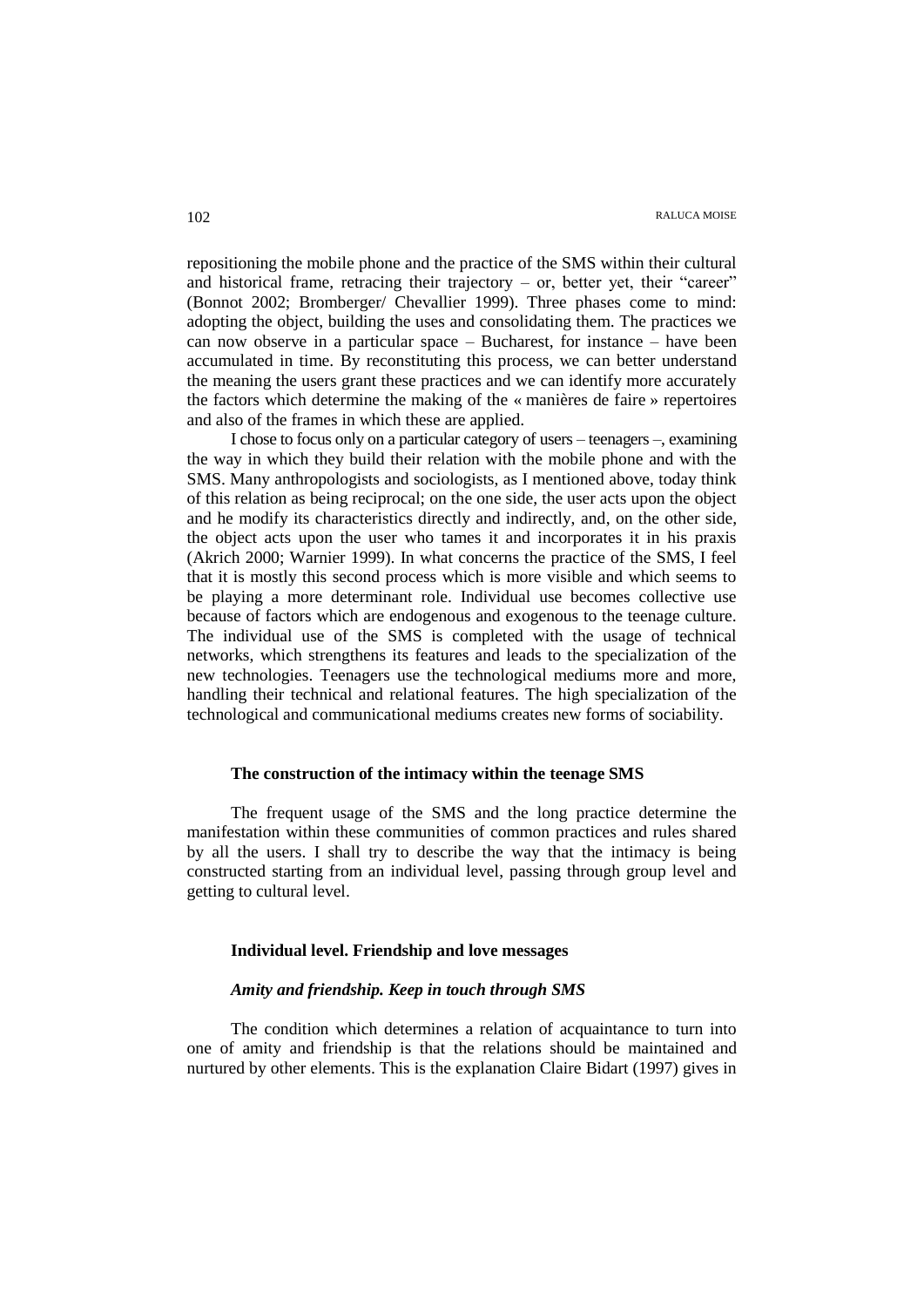$\overline{a}$ 

her study: teenagers have a peripheral representation of the idea of friendship, a representation of a peripheral social category; permanence and presence seem to be the two elements of fervent which maintain friendships among teenagers. A friend must be constantly available. « Les jeunes y associent principalement le partage d'activités, alors que pour les gens plus âgés, c'est surtout une compagnie, un antidote à la solitude » (Bidart 1997:  $15^2$ ). Friendship for teenagers has at its core sharing activities, passions. Every teenager, according to Claire Bidart, associates friendship with the idea of relaxation and entertainment. These two values are expressed best through the third type of message, the ludical SMS.

The function of this type of message is the expressive interaction with friends, arbitrary function which implies maintaining contact in a ludical way, cheating or playing jokes. Keep *in touch* is the next level of what we presented before, the *link-up*; in practice, establishing contact is followed by building a relationship. A relation of acquaintance may turn into friendship only if the former is nurtured with constant communication for which SMS-ing is essential. Family dramas are "consumed" through the textual strictly dual communication; messages concerning such subjects are in the logic of maintaining the relation, of confessing, of looking for help and emotional support. They do not submit to the collective logic of the group. So, Monica writes to Marcel: "Nu pot sa dorm. K plng si ma doare kpu imi vine sa. Tata ma face proasta. Ceam fkt sa merit asta? Nb dk t culci io no sa dorm..."<sup>3</sup>. Such messages are proof of a consolidated friendship and of a shared intimacy. It is absolutely obvious that the interlocutor knows Monica"s family situation and understands it.

Both in the case of intimate messages and in the case of the ludical ones, the gender of the users equally determines the nature of the practices. Like I. Pierozak (2003) shows, in what concerns chatting, the first contacts are established in special contexts, when youngsters meet in accordance with their interests and when the phone number is given freely. But what follows in text exchanges differs according to the gender of the users.

Boys are active and they develop the connection established through common activities. The masculine socialization defines itself by the diversity of the original groups and characterizes itself through weaker, yet more diverse connections. After analysing the corpus of SMS-es, I was able to notice that, at this level, this type of socialization reflects itself in the diversity of the remitters of the messages the boys send each other and also in the content of the messages: movies, sports, music. The masculine socialization debuts based on common passions and communication occurs mostly on such subjects. David

<sup>2</sup> Approx. trad.: *Youngsters associate the share of activities, when for older people it"s more like having company as an antidote to solitude*.

<sup>3</sup> Translation: *I can"t sleep. "Cause I"m crying and my head really hurts me and I just want to...My dad makes me stupid. What did I do to deserve this? Good night if you sleep, I won"t.*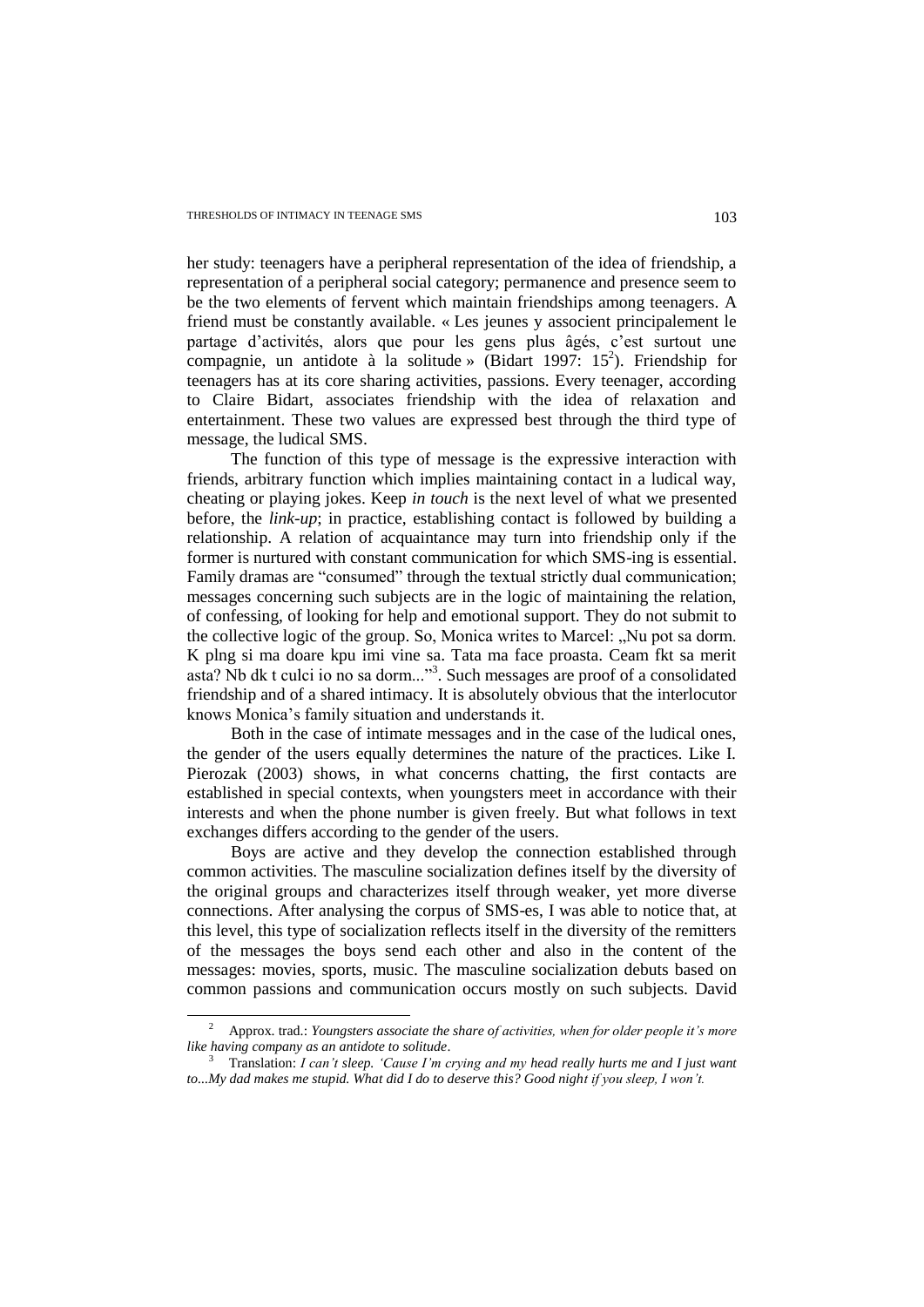writes Michel a message: «Tu sé ki y a 1 2 ma clase ki a ecou t 2 la zik?»<sup>4</sup>. Acquaintances made, for example, during sports may be maintained through practical or empty of content messages: examples such as « Mon père ve bien que j aie voir standard mais faut que je marrange pour la place et le transport » 5 or « a l aise ? t ou a l ecole? ptain standard y dech jvais aller contre parme »<sup>6</sup> are examples which reflect the masculine socialization.

In turn, girls function in smaller groups, dominated by affective links and where SMS gravitate around funny stories, gossip and rumours. The feminine socialization is more intimate and more prone to the rules of storytelling. The must for their socialization is telling the story to the tiniest detail. Communication through SMS reflects the dynamic of a feminine friendship. From futile subjects, such as establishing a meeting  $\alpha$  faci, tina? n intalni, in lapt (in fata l tnb) 1 5 45. vii? anunt-o p iul<sup>"?</sup> – to love confessions : "ghici am vb cu tipu ala! s n intelegem sup bine. u c mai faci? n mai treci s u p la irina?:)"<sup>8</sup>. The girls ask for information about a guy they like, and the answer quickly comes:  $\ldots$  nu cre k il cunosti e roller k s mine doar k se da mai bine decat mene da cik t cunoaste doar din vedere pa bafta! te-am pupat"<sup>9</sup>. Also, a failed evening must be narrated at once : « Salut! Jviens dlire ton msg! Bon, chui degoutée! Le type ki devait mconduire s'est désisté et g trouvé personne d'autre! BISOU » <sup>10</sup>. Such examples prove the SMS" capacity to correspond to the pre-existent practices of socialization. Words, stories, emotions are the same; the context is different. It is actually about the modern version of the *boudoir* socialization theorized by Duby and Ariès (1985).

# *Affection and love, the need of privacy expressed by SMS*

The final stage in the consolidation of a relationship is love. The affective SMS probably constitutes the most spectacular type of text message and it implies specific rules of communication. From the total corpus of collected

<sup>4</sup> Translation: *Did you know that there"s a guy in my class that listened Zik?*

<sup>5</sup> Translation: *My dad really wants me to see Standard playing, but I have to make arrangements for place and transportation.*

<sup>6</sup> Translation: *Are you ok? Where are you, at school? Shit, Standard really kicks asses, I"m thinking to be against Parme.*

<sup>7</sup> Translation: *What you"re doing, Tina? Meet me in Laptarie (front of TNB) at 5.45. Come? Let Iuli also know.*

<sup>8</sup> Translation: *Guess, I talked to that guy! And we really connected! How you"re doing? Pass over Irina?*

<sup>9</sup> Translation: *I don"t think you know him. He"s a roller, just like me, only that he rules better than me, but he know you from sight. Bye, good luck! Kiss you.*

<sup>10</sup> Translation: *Hey! I just read your message! Well, I am disgusted! The guy who should have taken me home ditched me and I couldn"t found somebody else! KISS YOU.*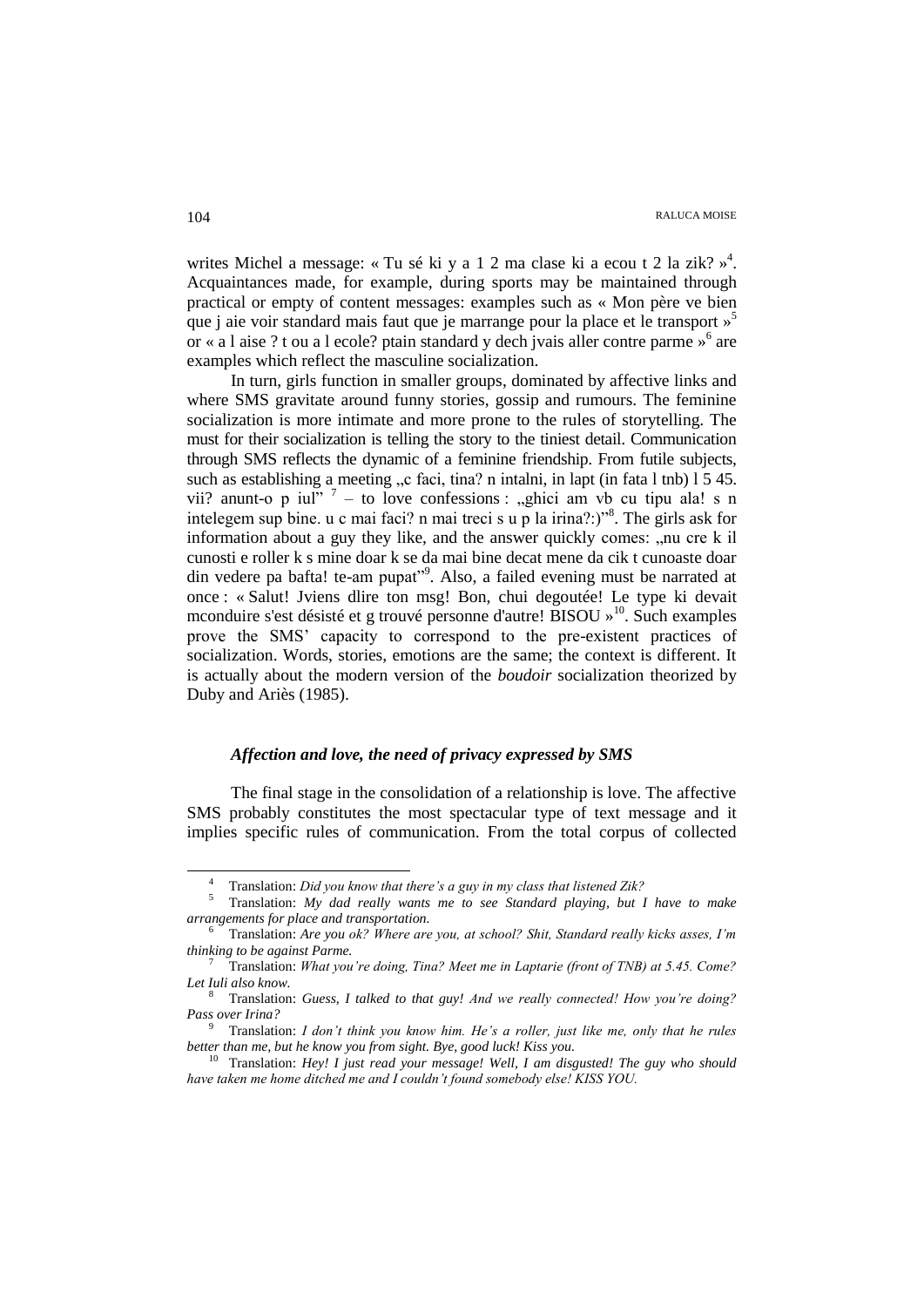SMS-es, the affective ones also constitute an important component from the quality point of view; I am talking about the fact that although they are not numerous, this type of SMS comes after a quite complex process of integration in the teenagers' groups. My access to these messages in the field was directly proportional with the level of my integration in their group. Thus I did not have access to the affective SMS-es of the teenagers I interviewed, but only to those of whom I got to know very well. This has been a great advantage for my field, because I was able to observe the values of the use of the affective SMS within the symbolic teenage universe. The messages were not out of context, the latter was revealed to me with all its valences and nuances.

A first characteristic of the affective SMS is the ludical transmission of feelings. The SMS sent to the loved one presupposes the accumulation of communicational practices as rules, which are implicit in the couple"s socialization through SMS. Which are these practices and what defines them? "aku mam pus in pat, am mers azi o groaza, iti pov knd vin. Maine merem l manastire. Totu e ok aici, ink t iubesc, mie dor d tn, si nb k imi pik oki"n gură...wove ya!  $\mathbb{Q}^{\nu 11}$ , Doris writes to Marcel. The sending time, thus the time of initiating the communication is one of the first rules: each of the interviewed teenagers said they talk more with their partner in the evening. The practice of the affective SMS sent in the evening has its grounds and creates a habit: couples feel the need to respect the other"s time and, supposing he/she is busy until then, they create in the evening a time of their own. In every couple there are practices that give the lovers the feeling that they belong to one another, that their couple has a history which they are building together. The evening is, thus, the moment they feel most safe emotionally, because they know their messages will be answered, the other one's availability being predictable and necessary.

The content of the affective messages is very diverse: teenagers narrate their day, share their stories and their experiences with the group of friends or they organize their common activities. From reproaches: "H8u. nu ai vnt la skl." $\mu$ <sup>12</sup>, the affective message may also be the environment for love declarations: , in concluzie te iubesc și gata  $\odot$  aa si sper sa te fac fericit pt k tu ai fost cel mai  $\frac{1}{2}$  dragutz ku mn... meritzi c e mai bun<sup> $\frac{13}{2}$ </sup>. Each message addressed to the loved one is loaded with emotions. Affective messages make ways of sharing emotions, communicating small nothings which connote: "I am thinking about you, so I tell you everything". Just like J. Cl. Kaufmann (2007: 5) says about love in a couple: "soft or passionate, soothing or troubling, it is the emotional cover and the

<sup>&</sup>lt;sup>11</sup> Translation: *I am now in bed, we walked today all day long, I will tell you when we'll see. Tomorrow we"re going to visit the monastery. Everything"s ok here, I still love you, I miss you and good night because I am so tired. Love you!*  $\mathcal{O}.$ 

<sup>12</sup> Translation: *Hate you. You didn"t come to school.* 

<sup>&</sup>lt;sup>13</sup> Translation: *I love you in conclusion and that's it.* © Aaa, and *I hope to make you happy because you have been the niciest guy with me. You deserve what"s best.*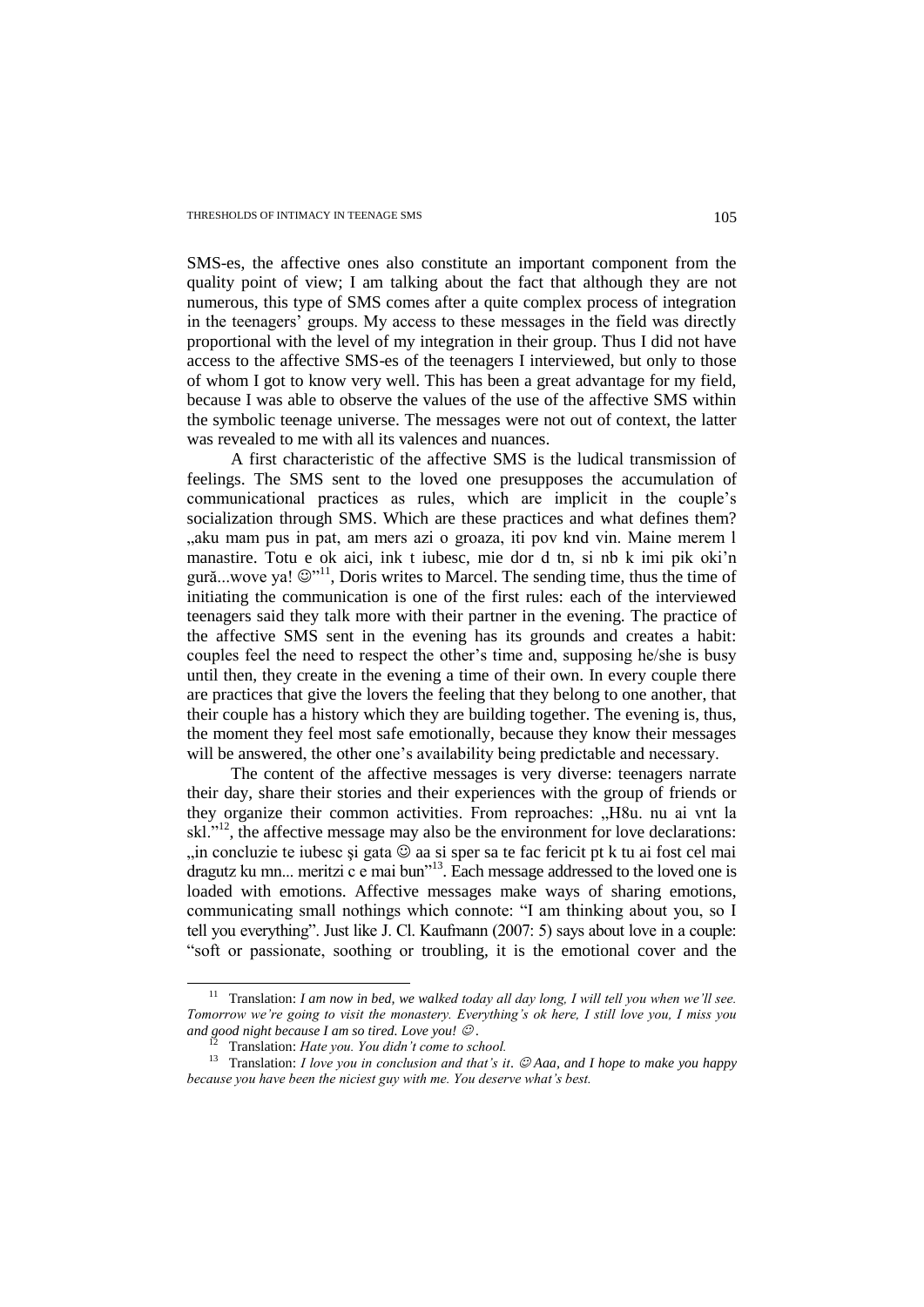openness to the other that save us from the selfish aridity of modernity. That"s why we tell ourselves stories. Again and again. Love stories, always relived".

Another reality instituted by the SMS is a paradoxical one: teenagers have declared they use messages for delicate matters which cannot be discussed in a direct communication – the graphic space and synchronic nature of the SMS offer them the emotional protection they need to "go further", to make declarations, to say tender words, under the implicit cover of the semi-frivolous text message. The next message may be a relevant example for this attitude: "si te iubesc d nu mai pot simt k dau pe afara... si e patu asta aj d mic... si c mumos neam inghesui noi in el...sa ma incolacesc in jurul tau...baiat mumos c am!"<sup>14</sup>. "It's common knowledge that the sms isn't that serious and that we allow ourselves to say I love you in one, then take it back the next day", says Carolina, 19 years old, student at the University of Bologna<sup>15</sup>. The frivolity and lack of seriousness of the SMS come from its ludical character and that is why Ohana prefers to use tender words moderately: "you can't know if the other is truthful, so I don't want to take any chances<sup>"16</sup>. These risks, though, are part of the game of love. For Carolina, the frivolous character of the SMS is one of the unwritten and unsaid rules shared by the users of the text message. When she broke it off with an ex boyfriend, he sent her an email with all her previous love messages. This gesture reveals the difference of perception on the use of tenderness in SMS-es: for her boyfriend, the implicit norm was taking seriously words and their written expression. It was exactly the contrary for Carolina. The timing of the affective messages gives a more complete image on all these nuances. Sending affective messages is integrated in the logic of socialization, in maintaining the social connection, but it also implies a lot of potential and emotion, more than any other type of message. The potential of the act of sending an affective message implies the choices the sender makes in order to build it. Let us explain the choice factors that regulate sending the message in case of a concrete SMS. The message "Buna iubitule. Voiam dkt sa consum 7 centi spunanduti k t iubesc mai mult k niciodata si kmi lipsesti... sper k si u ma iubesti si ai sami raspunzi in urmat 10 minute..."<sup>17</sup> is sent by Doris, 17 years old to her boyfriend, Marcel, 18 years old. Doris thought about the time to send it, so that Marcel could receive it, *could* read it and *could* reply. The content of the

<sup>14</sup> Translation: *And I really love you. I feel that I will burst... and this bed is so small... and how nice would be to be together... you"re such a nice boy!* 

<sup>&</sup>lt;sup>15</sup> Fragment of an interview realized with an Italian student came with Erasmus scholarship To Free University of Brussels. Our field, realized from a comparative manner, was completed by discussions with foreign students came in Belgium with mobilities scholarships. This example seemed to me representative for the described practice and that"s why I gave it as example.

<sup>&</sup>lt;sup>16</sup> Interview extract.

<sup>17</sup> Translation: *Hy, my love. I just wanted to consume 7 cents to tell you that I love you more than ever and that I miss you ... I hope you love me too and that you will answer to me in the following 10 minutes.*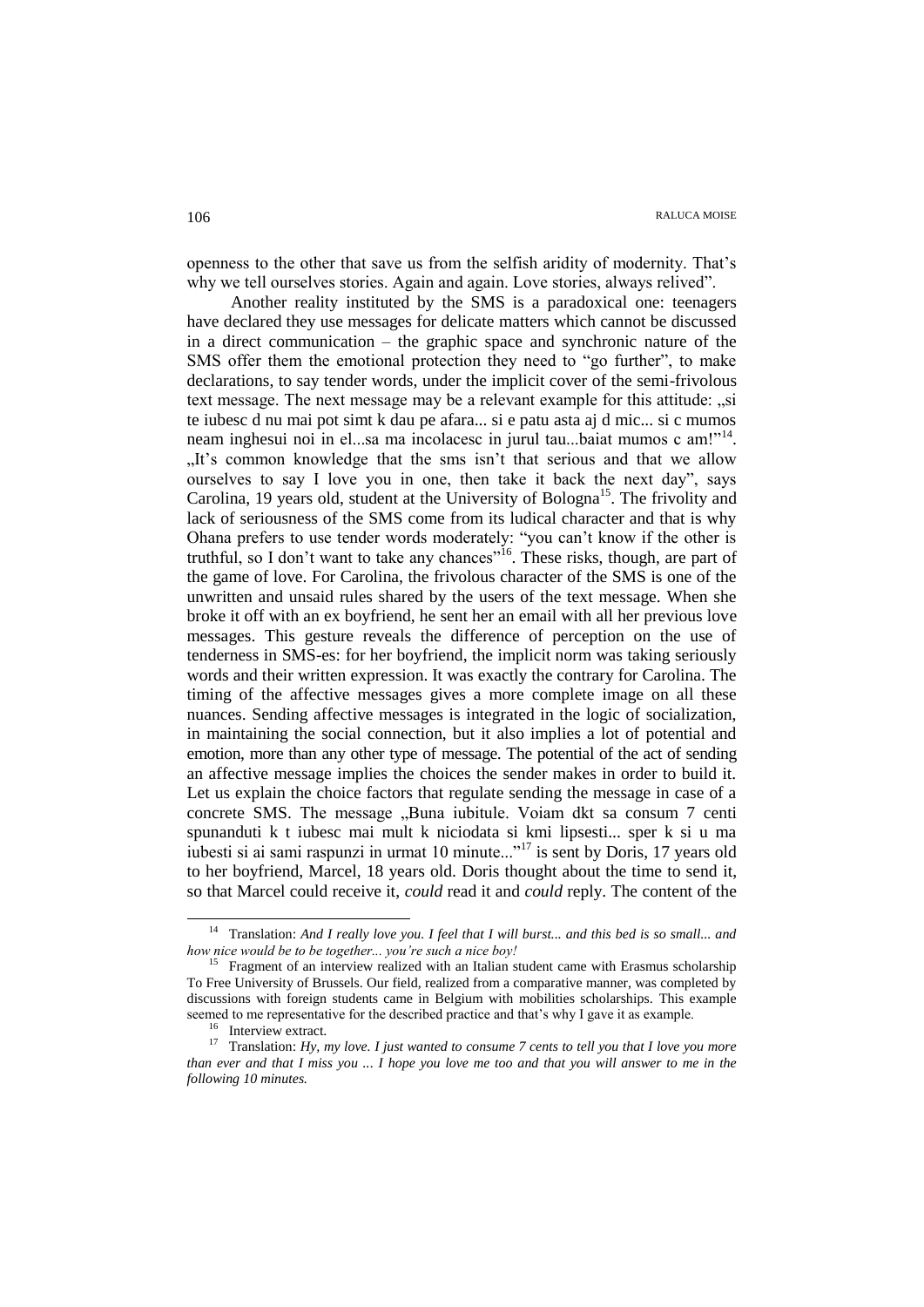$\overline{a}$ 

message expresses a tactical self-positioning of the emitter: the girl transmits that she wants *nothing* more than to tell him she loves him, so that in the second part to express her desire to know if he loves her too and to ask for a reply in the next minutes after receiving the message. Her choice of words, of what she wanted to communicate have been carefully thought through, which is reflected in a content that allows for various degrees of affectivity and different phenomena of expressing identity.

Another type of potentialities is transmitted upon the act of sending itself: sending such a message implies the risk of initiating a conversation whose affective stake is high, risk I have already resumed. Sending the message is marked by what I called a type of affective reflection. The affective SMS has a content which is very powerfully connoted emotionally, which implies a long reflexivity and which determines a strong mark on the text message.

Establishing new relations has great impact on sending the message: the asynchronic nature of the SMS allows a fresh couple to establish common areas of interest and a slower rhythm of time. Maria, 18 years old, sends her boyfriend the next message: "Unde ai mintit si unde nu? Iti place vocea mea? Mai intri pe net? I like your voice so much...me cannot tell... $\mathbb{Q}^{"18}$ ; in it there is an apparently incontrollable flux of questions that reveals the girl's inner anxiety. Maria is in this first stage of reciprocal discovery through SMS. Answering is another action depending on the remitter's choice, but the emotions described in the message may be contested by the emitter in case the answer comes too late or fails to come at all. Thus this message is the carrier of a certain degree of uncertainty about the truthfulness of the feelings declared in it, as we saw in the previous example.

Maintaining relationships and selecting others strengthen the intimacy in textual messages; teenagers from the same group of friends have their subjects of discussion, contents sending to previous experiences and which are rememorized in SMS-es through ludical allusions, like we can see in Cristina"s SMS to her boyfriend: "Scriam msj bebe iartama sper k ejti bine io sunt superfericita am stat lipita de tv. Te iubesc mult reply knd poti $19^9$ . Or in the case of Julie's message to her boyfriend: "Arrete tu va m' fére rougir 2 semaine sans se voir mé tu mank sourtou à Fio tu lui a anvoié 1sms j esper biz so<sup>120</sup>. These references to previous experiences shared only by the two teenagers is a way of strengthening the group's socialization.

<sup>18</sup> Translation: *Where did you lie and where not? Do you like my voice? Do you still go online I like your voice so much...me cannot tell....*

<sup>19</sup> Translation: *I was writing the message, baby, sorry. I hope you are ok. I am super happy. I stayed tuned at TV. I love you a lot. Reply me when you can.*

<sup>20</sup> Translation: *Stop it, you"ll make me blush 2 weeks without you. Fio misses you mostly. I hope you sent her the SMS kiss you So.*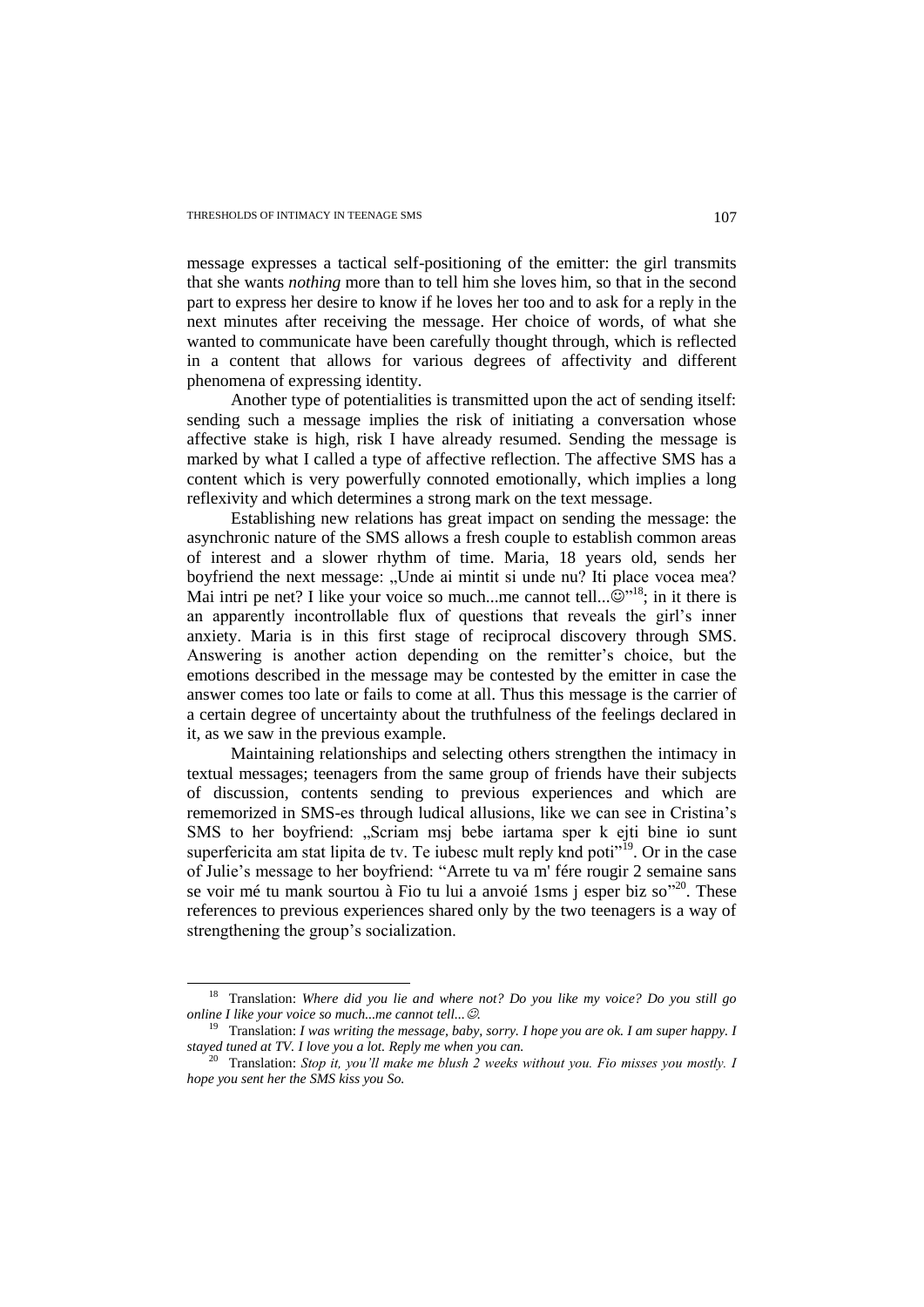In general, teenagers have stated they send pairs of messages: sent-reply which flow, with no interruptions, no dead time. Sending and receiving the message are two actions integrated in the logic of expressive interaction: they confirm the adhesion of the young one to the mature couple. Another temporal action concerning the SMS is saving it, keeping it in the phone"s memory. Keeping affective messages to one"s self confirm the rule of intimacy and is general for all the teenagers, because they feel the need to reread the small texts, to relive the moments and the emotions at the moment of receiving it. Julie and Florie talked about a need to keep the messages, to remember the evolution of the relationship. The message is a memory trigger which starts a cognitive rememorizing process, of voluntary memory. Julie states that, rereading the messages received by her boyfriend, she relives the feelings she had at reading it. Because of the reduced phone memory, another potential action is copying the messages in a personal diary or a special notebook: Julie, Florie and Alix confirmed this practice. They copy the messages and put them in a typographic context, copying completed with commentaries on the texts. "I think I do it for the pleasure of rereading them, of seeing them, it"s just like with a letter. You receive a letter, but you don"t want to throw it away. And since I didn"t see my boyfriend a lot, I thought I better copy them and reread them, so it has become something common for me", says Florie. This representation of the SMS integrates it in the category of the artefacts (objects defined by a direct relationship with the social individual and which are built by specific registers, logic, strategies and actions – Blandin 2002). Sharing an affective or ludical message determines another temporal action: narrating it, integrating it in direct, verbalized conversation. These types of messages are shared in a friendly environment and their purpose is showing the teenager"s popularity among his friends.

# **Passing to a group level...**

Once the teenager advances in the use of the SMS, he/she diversifies its potential interactive groups or communities to connect with. To a first look, the SMS conforms itself to the dyadic communication pattern. One person sends the message, the other one receives it. But this image becomes more complicated if we take into account the telephone repertory or agenda and the way it is being organized by the user. In the case of most cell phones, this agenda allows to form groups and sub-groups, established and used by the user (acquaintances, contacts, friends), like the Instant Messenger. These groups know communicational and relational potentialities that can be activated according to the user"s wish. They reflect the social networks, but also the relation maintained with the members of the network. Or, the communication through the SMS doesn"t allow the group socialization: an SMS is not sent to a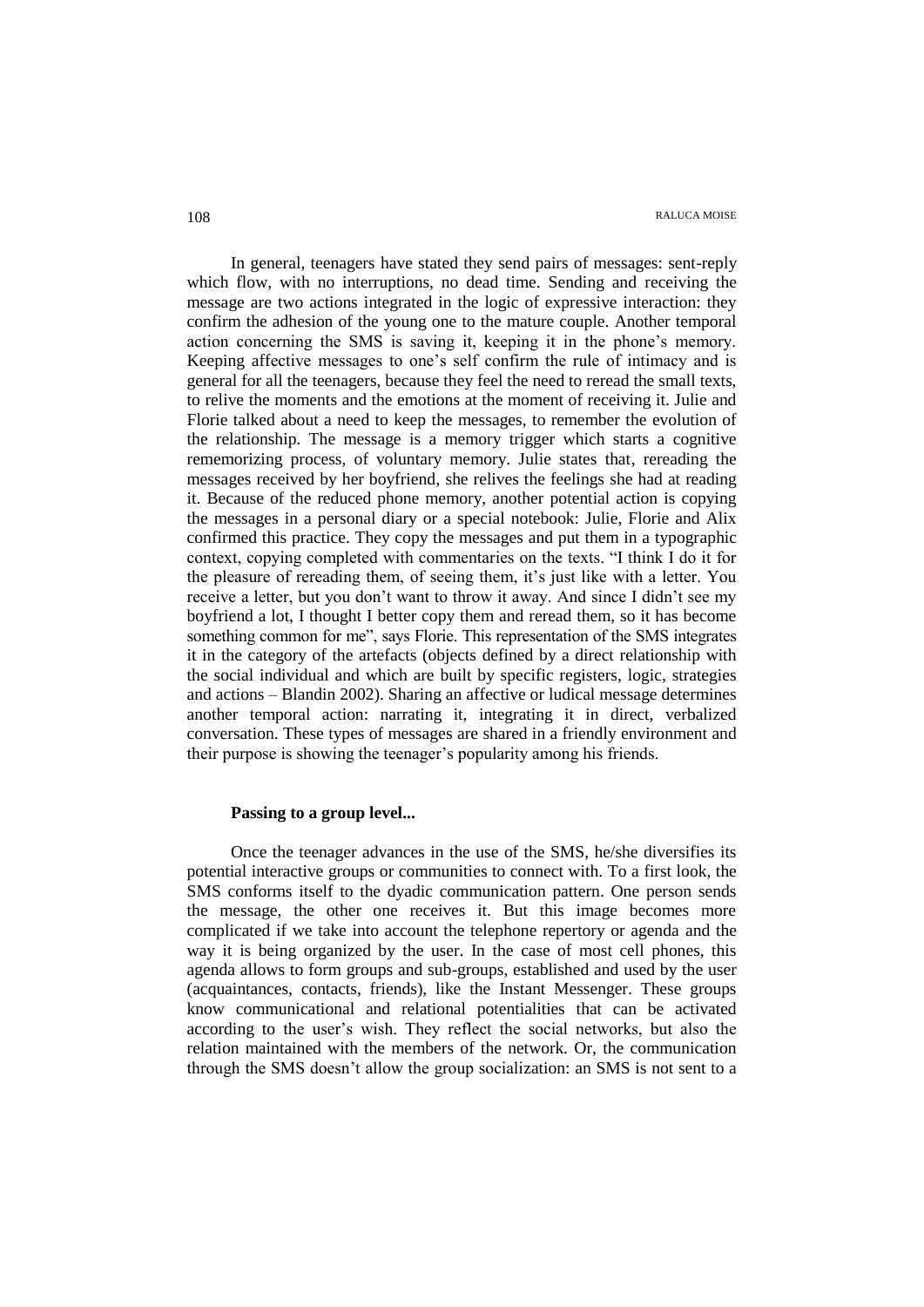group, but to only one person. This use allows the possibility to use the cell phone to define and to strengthen the already existent networks. Let"s suppose that a teenager has integrated in the cell phone agenda a network of acquaintances; when he/she decides to strengthen the friendship with them, he/she will do it by an individual selection that will allow him/her to use the SMS (Matsuda 2005: 19-41). The action of managing and organizing that the user applies to its list of acquaintances requires the understanding of the type of social link that the user has with each of his/her contacts, in order to determine the way to categorize them.

The teenagers' communities formed through the use of SMS are family, friends, school peers. The use of SMS becomes complementary to the one of voice call and tends to replace it. The voice call is "indispensable" (Alix) because, hearing the other one"s voice, communicating by hearing and perceiving the other one"s emotions is also an important dimension of the social interaction; the direct communication, through its non-verbal indicators, tests the sincerity of "what is being told" (Ohana). On the other way, the SMS is friendlier (Julie), in order to keep friendship relations and socialization links. The reestablishment of a social link with a person is rapidly solved with a SMS of re-connecting: "How are you doing?". For the majority of teenagers, the communication through SMS is with those persons that "you have the habitude" to communicate: a person that is an intensive SMS user, that would be available to answer to a message and with whom they would already have a social link. So, for the group communication the SMS has the role of strengthening the relations between friends and pals more than the development of dispersed social links. The youngsters send the majority of messages to a restrained group of acquaintances. This usage is named individual selection. The value [+known] offers to young people the emotional comfort that they need in order to initiate a textual communication with someone through SMS.

Through its communication and socialization functions, the SMS defines itself as a technical network; in the menu of the cell phone, the cell phone agenda is the technological *place* where the contacts are being inscribed accordingly a relational logic (the type of relation that the user has with the person that is being integrated in his list). The list of contacts itself is a function of the cell phone that, in the case of teenagers, acquires valuing dimensions in front of the others; the activation of contacts through the textual communication is another story if we refer to teenager users. The categories of contacts created inside of the cell phone (if the technical object allows it) show the integration inside of the instrument of social pre-existent networks, formed outside the cell phone. The way that teenagers integrate their contacts and in which they classify them accordingly to a specific logic, denotes the complexity of communicational practices created by the appearance of technological object.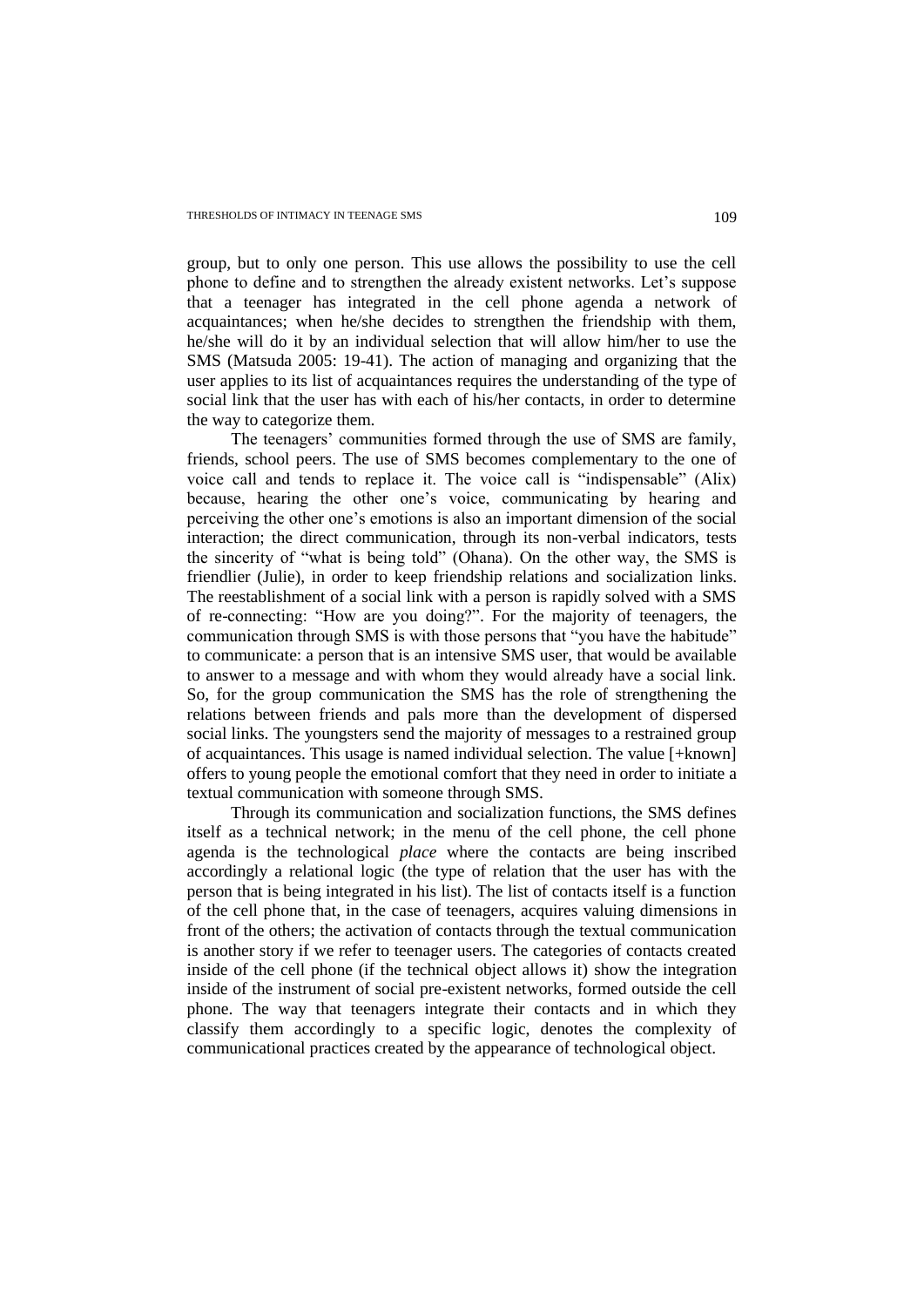### **Getting to a cultural level...**

We have seen how the intimacy is being regulated to an individual level and group level by the SMS users and by the functions of cell phone. The club logic that teenagers manifest by using the SMS to the group level is being reinforced to the cultural level. We have mentioned in the introduction of the present article that we have realized a comparative analysis between Romanian and Belgian space. So far, we have outlined the similarities concerning the use of SMS in both spaces. As it follows, we will show how the cultural level can separate the practice of the SMS.

The practice of beep is a relevant case of differences. The beep or « l"appel en absence » (as it is called in Belgium) appeared in Romania as an effect of a marketing campaign between 1997-1998 of cell phone company Connex<sup>21</sup>. The campaign consisted in not charging the first minute of conversation. It has to be mentioned that, since the  $1996^{22}$  when cell telephony appeared in Romania, the charge has been done per minute. After the 2001, the charge is being realized per second. Therefore, in 1998, Connex, one of the most powerful Romanian brands, addressed to its consumers with the campaign of not charging the first minute of conversation. The users and mostly the students and teenagers (the young people that had in those times a cell phone were pretty few, the use of cell phone not being yet a mass phenomenon) have determined the appearance of an unusual practice: they were calling someone and they were trying to say everything in the first minute. Obviously, this was not possible only in one voice call; in exchange, the young users have overpassed this insufficiency by giving as many voice calls as they needed to transmit the whole information, by using only one minute per each voice call.

In 1998, the SMS is being launched. We cannot say if the appearance of the SMS is being an effect of the already mentioned practice; what is certain is that once Connex finished the marketing campaign and reintroduced the charge of the first minute of a voice call, the users had nothing free anymore and it didn"t exist any functionality financially advantageous. This is how the beep appeared; a practice that has developed in a spectacular manner and that is strongly connected to the other technical functions of the cell phone. The beep replaced a communicational practice that disappeared by not having any more the economical support; how did it adapt and in what type of relations did it enter with the other functions of cell phone?

Romanian teenagers use the beep in the detriment of voice mailbox. The Belgian interviewed teenagers were using the voice mailbox of the cell phone. This observation comes from two sources: the interview and the content of SMS. During our interviews we did in Brussels, we have observed that the teenagers didn"t know what beep (« appel en absence ») meant. But, in the case of Romanian teenagers, the practice of beep was a developed use and the proof was the numerous text messages that were referring to the action of giving a beep. What are, therefore, the explanations for this development?

<sup>21</sup> *Report of history of cell phones in Romania,* Orange, 2007[, http://www.wall-street.ro/files/29871\\_1.pdf](http://www.wall-street.ro/files/29871_1.pdf) (viewed last time 22-06-2007).

<sup>22</sup> *Ibid*.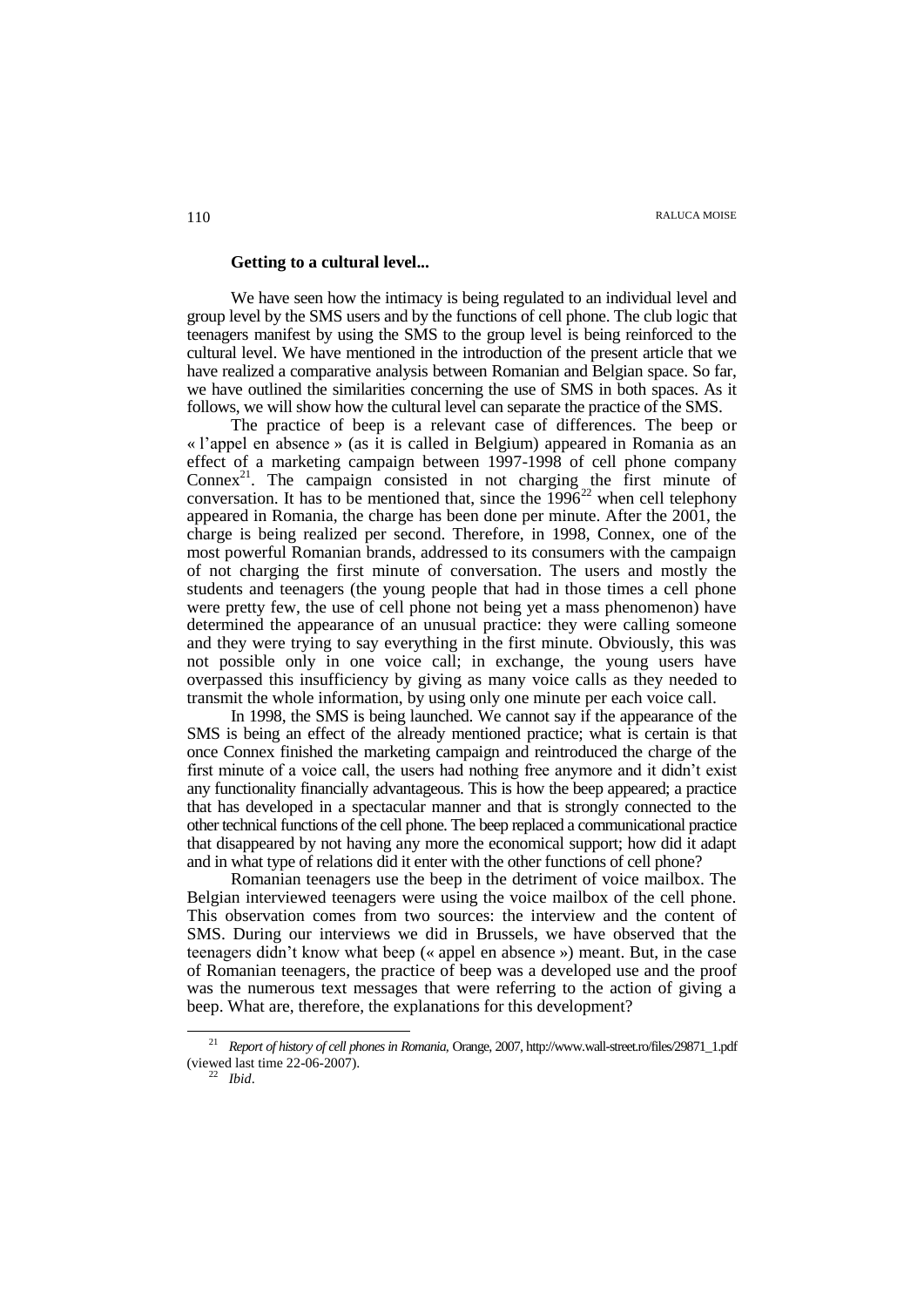In the case of SMS, the principle of functionment is the following: the message is written, is sent to the recipient and, if this one"s cell phone is closed or the recipient is not in the coverage area, once the service rebecomes free, the recipient will receive the message. The voice mailbox, as a functionality of cell phone, could have solved this obstacle; in exchange, the youngsters say that , is being even worse with the voice mailbox" (Ciprian, 16 y.o.). A first reason is that this function has to be activated, and then the user has to lose some time doing that. For the person that calls, if the other"person"s voice mailbox is activated, he will be charged.

In this point of mediate communication, the beep intervenes, functioning as a warning practice. For Romanian teenagers, the beep completes any type of SMS: in the case of a message that doesn't receive any answer, the transmitter gives more beeps in order to warn the addressee to read the message. Also, for the addressee, the beep can be his/her answer. These are the cases when the SMS does not require a textual answer. Therefore, the teenagers have built a common use, an implicit code of communication, and also behavioural rhetorics. To functional SMS-es ("Are we going to see each other today?"), the answer can be "yes" (one beep) or "no" (two beeps). The same code in the case of the SMS-es of establishing the contact: the beeps have to say implicitly to the addressee that the transmitter wants to talk to him, that he/she doesn"t have credit anymore so the other one has to give him a call or an SMS. In the case of affective rhetorics, the beep can replace an affective SMS, an "I love you" or even "I think about you". The meaning of the beep is given by its frequency (one beep, two beeps etc), by the type of relationship that exists between the two users and by the communicational context in which that beep is being given.

### **Conclusions**

Starting from the description of the communication and socialization through the mobile phone, I have tackled with the specifics of the SMS" intimacy, as individual practice and I have analysed its teenage specificity expressed by and in the text message. Teenage intimacy expressed through the SMS is built progressively and is integrated within the logic of the dual communication emitter-remitter. We are, thus, still in the register of individual use and in the logic of communication in two. Then I analysed the relation between the stages of a relationship between two teenagers and the values of using the SMS which are: amity, friendship – *keep in touch*, affection, love – the need for intimacy; these relations are analysed in detail, according to the gender and mentioning at each level of the relationship the type of SMS implied: the contact SMS, the affective SMS and the ludical SMS. Observing all the differences in sociability practices via text messages at boys and girls, we considered necessary to take into account the gender differences.